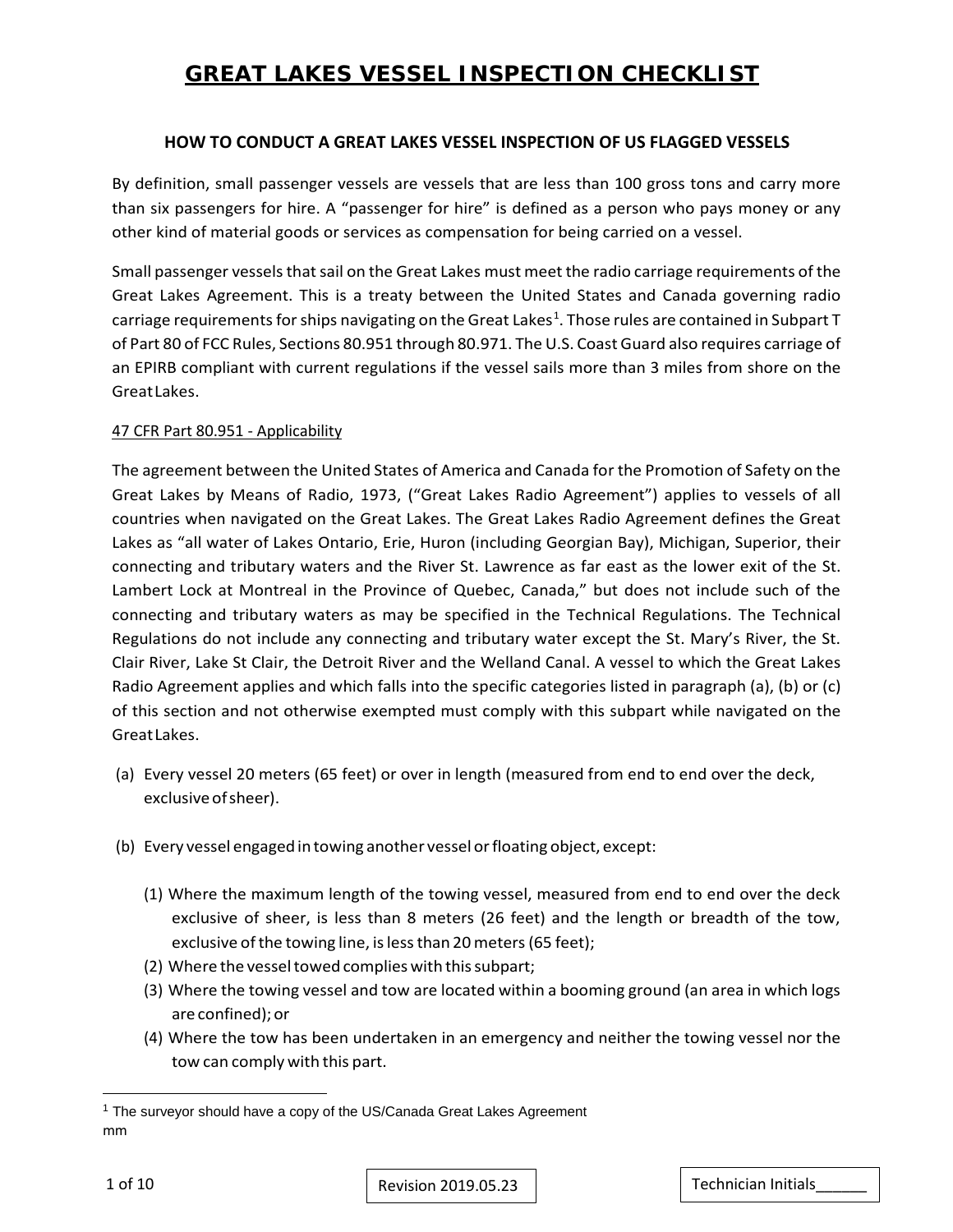- $(c)$  Any vessel carrying more than six  $(6)$  passengers for hire.
- (d) The requirements of the Great Lakes Radio Agreement do not apply to:
	- (1) Ships of war and troop ships;
	- (2) Vessels owned and operated by any national government and not engaged in trade.
- (e) The Commission may if it considers that the conditions of the voyage or voyages affecting safety (including but not necessarily limited to the regularity, frequency and nature of the voyages, or other circumstances) are such as to render full application of the Great Lakes Agreement unreasonable or unnecessary, exempt partially, conditionally or completely, any individual vessel for one or more voyages or for any period of time not exceeding one (1) year.

#### 47 CFR Part 80.953 - Inspection and certification.

(a) Each U.S. flag vessel subject to the Great Lakes Agreement must have an inspection of the required radio telephone installation at least once every 13 months. This inspection must be made while the vessel is in active service or within not more than one month before the date on which it is placed in service.

- (f) (b) An inspection and certification of a ship subject to the Great Lakes Agreement must be made by a technician holding one of the following: a General Radiotelephone Operator License, A GMDSS Radio Maintainer's License, a Second Class Radiotelegraph Operator's Certificate, or a First Class Radiotelegraph Operators Certificate. Additionally, the technician must not be the vessel's owner, operator, master, or an employee of any of them. The results of the inspection must be recorded in the ship'sradiotelephone log and include:
	- (1) The date the inspection was conducted;
	- (2) The date by which the next inspection needs to be completed:;

(3) The inspector's printed name, address, class of FCC license (Including the serial number);

(4) The results of the inspection, including any repairs made; And

(5) The inspectors signed and dated certification that the vessel meets therequirements of the Great Lakes Agreement and the Bridge-to-Bridge act contained in subpart T andU of this part and has successfully passed the inspection.

(c) The vessel owner, operator, or ship's master must certify that the inspection required by paragraph(b) was satisfactory.

(d) The ship's log must be retained on-board the vessel for at least two (2) years from the date of inspection.

mm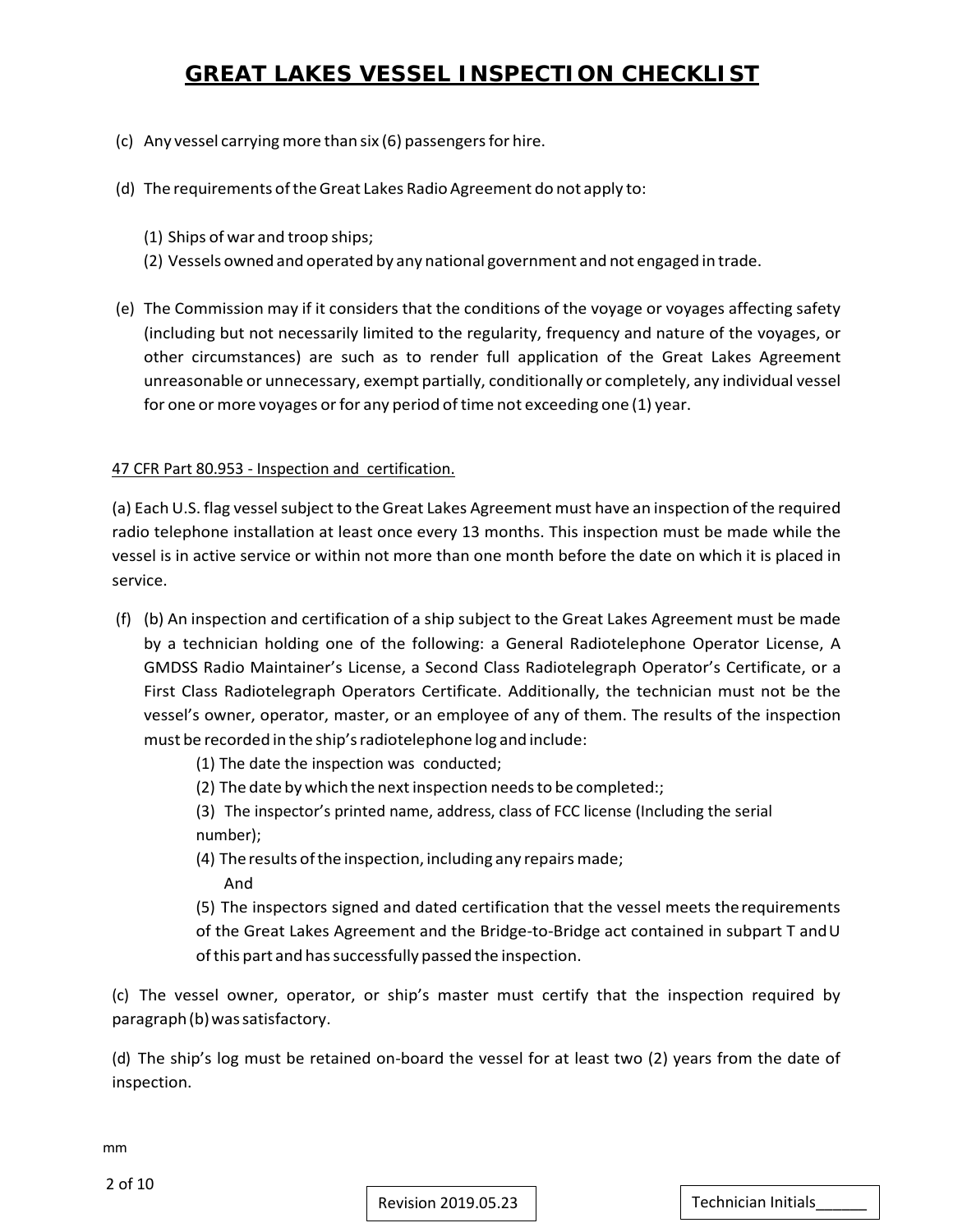#### SUGGESTED EQUIPMENT LIST TO CONDUCT INSPECTION

| <b>TEST EQUIPMENT USED</b>                                                                                                                                                                                                     |          |
|--------------------------------------------------------------------------------------------------------------------------------------------------------------------------------------------------------------------------------|----------|
| COMMUNICATIONS TEST SET (to test RECEIVER SENSITIVITY) _________                                                                                                                                                               | YES / NO |
| WATT METER FOR THE APPROPRIATE FREQUENCIES __________________                                                                                                                                                                  | YES / NO |
| AMP METER THE RESERVE THAT A REPORT OF THE RESERVE THAT A REPORT OF THE RESERVE THAT A REPORT OF THE RESERVE THAT A REPORT OF THE RESERVE THAT A REPORT OF THE RESERVE THAT A REPORT OF THE REPORT OF THE REPORT OF THE REPORT | YES / NO |
|                                                                                                                                                                                                                                | YES / NO |
| HYDROMETER OR CAPACITY METER (Battery Test) ___________________                                                                                                                                                                | YES / NO |
|                                                                                                                                                                                                                                | YES / NO |
|                                                                                                                                                                                                                                | YES / NO |
|                                                                                                                                                                                                                                | YES /NO  |
|                                                                                                                                                                                                                                | YES/NO   |
| EPIRBREADER NAME AND THE RESERVE TO A RESERVE THE RESERVE TO A RESERVE THE RESERVE THAT A RESERVE THE RESERVE                                                                                                                  | YES / NO |

#### LIST MAKE AND MODEL OF ALL TEST EQUIPMENT USED BELOW

Revision 2019.05.23 | Technician Initials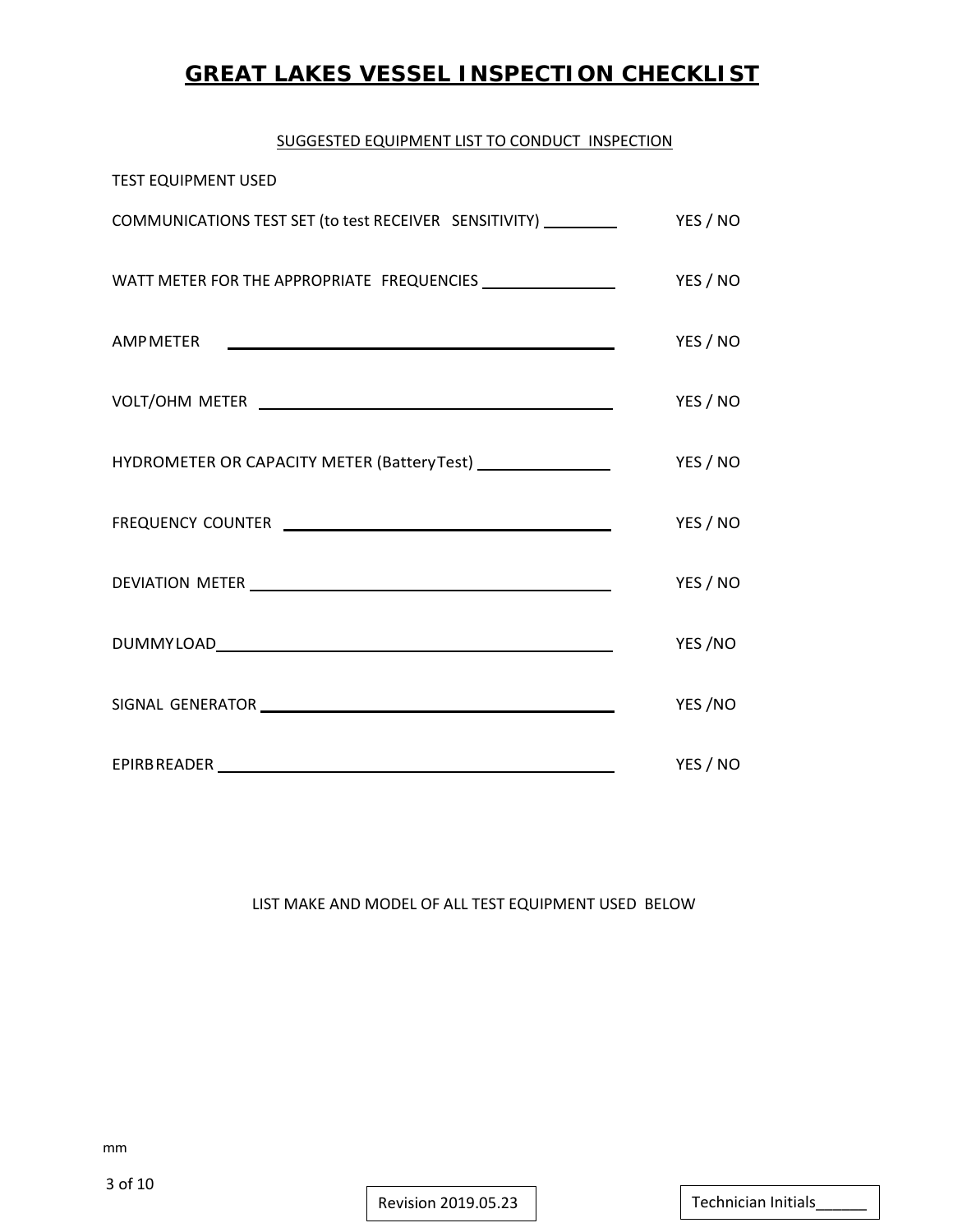| <b>VESSEL PARTICULARS</b>                                                                             |  |
|-------------------------------------------------------------------------------------------------------|--|
|                                                                                                       |  |
|                                                                                                       |  |
|                                                                                                       |  |
| Expiration Date of Ships Radio Station License                                                        |  |
| Date of last inspection ______________                                                                |  |
|                                                                                                       |  |
| Class of last inspector license                                                                       |  |
| Serial Number of last inspector License                                                               |  |
|                                                                                                       |  |
|                                                                                                       |  |
| Gross Tonnage_________GRT_________                                                                    |  |
| Type of Vessel: Passenger, Cargo, Towing                                                              |  |
| Number of passengers ___________                                                                      |  |
|                                                                                                       |  |
|                                                                                                       |  |
|                                                                                                       |  |
|                                                                                                       |  |
| Operates more than 3 miles from shore YES / NO                                                        |  |
| A copy of the FCC Rules, 47 CFR PART 80 on board_________________________________(47 CFR PART 80.401) |  |

mm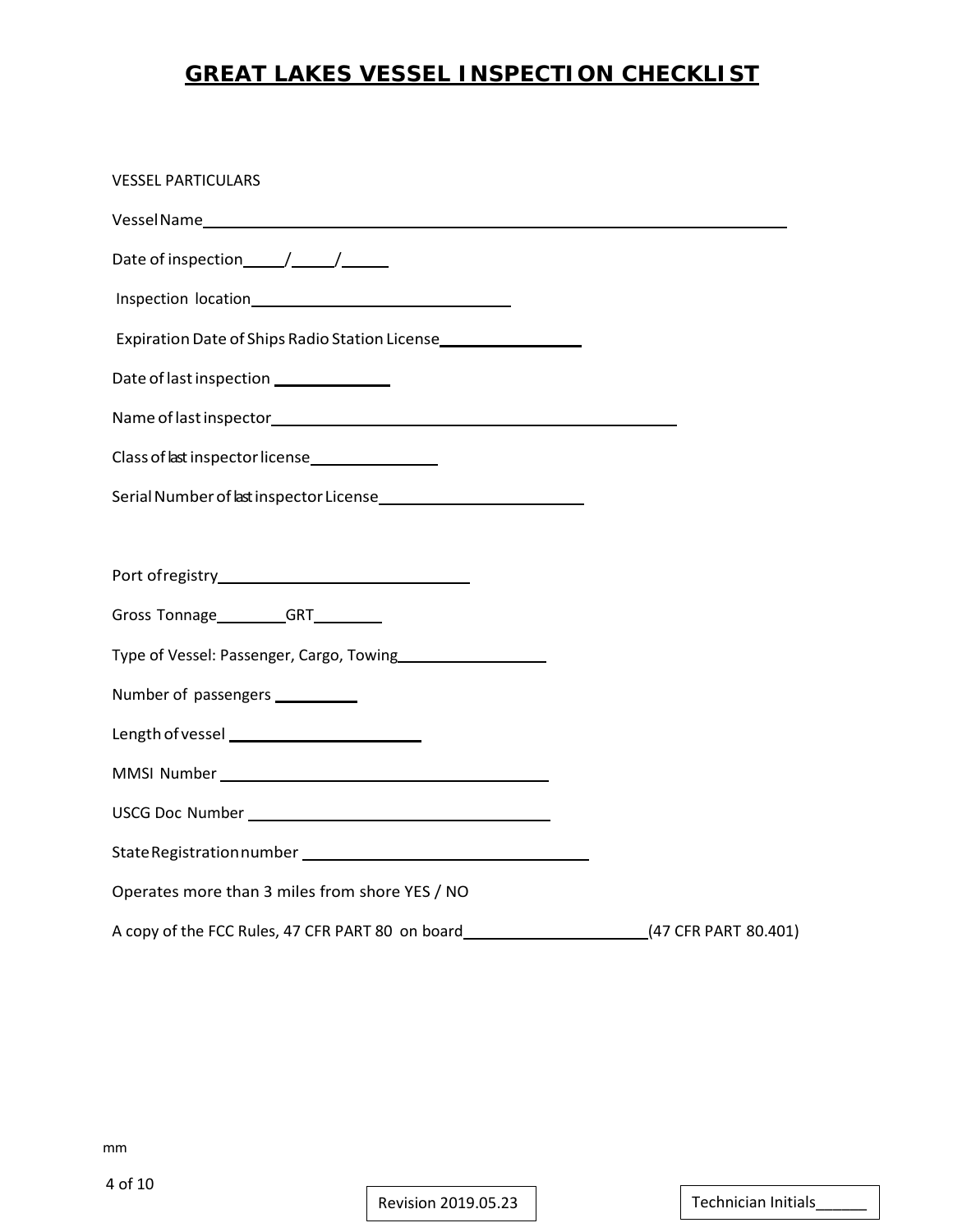#### VESSEL SOURCE OF ENERGY

The batteries used for mains and reserve power must supply the required equipment for a minimum of three (3) hours. [47 CFR Part 80.915, 80.917. 80.919, 80.963, 80.965]

There must be readily available for use under normal load conditions a main power supply sufficient to simultaneously energize the radiotelephone transmitter at its required antenna power, and the required receiver. Under this load condition the potential of the main power supply at the power input terminals of the radiotelephone installation must not deviate from its rated potential by more than 10 percent on vessels completed on or after March 1, 1957, nor by more than 15 percent on vessels completed before that date.

When the main power supply consists of batteries, they must be installed as high above the bilge as practicable, secured against shifting with motion of the vessel, and accessible with not less than 26 cm (10 in.) head room.

Means must be provided for adequately charging any batteries used as a main power supply. There must be a device which gives a continuous indication of the rate and polarity of the charging current duringcharging.[47CFRPart80.915,80.959,80.963]

- 1. Checkmain source of energy available in accordancewithrequirements
	- (a) Turn off charger and record reading: [12.5 VDC OR MORE PASSED].
	- (b) Check all condition of wiring, connections, switches and batteries \_
	- (c) Key radio down for 10 min into dummy load and record reading:

[11.5VDC OR MORE – PASSED].

(d) VHF radiotelephone output power between 10 and 25 watts – PASSED.

- (e) Calculate the reserve time for the battery bank: [3 or more hrs PASSED].
- (f) Test charging circuits, charger 13.8 VDC, power plant 13.8 VDC PASSED

#### Reserve power supply

Each passenger vessel of more than 100 grosstons and each cargo vessel of more than 300 grosstons must be provided with a reserve power supply independent of the vessel's normal electrical system and capable of energizing the radiotelephone installation and illuminating the operating control atthe principal operating position for at least 2 continuous hours. When meeting this 2 hour requirement

mm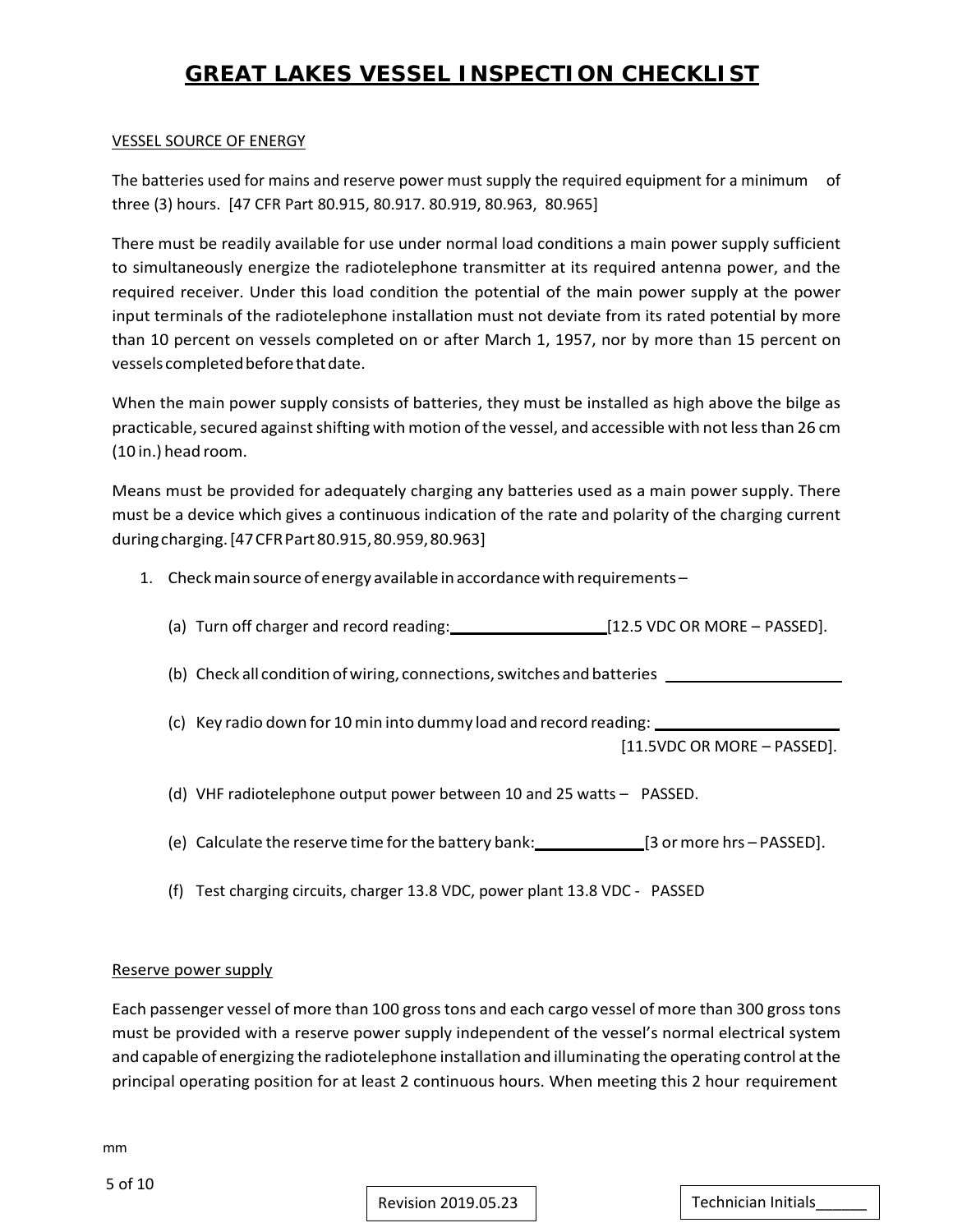such reserve power supply must be located on the bridge level or at least one deck above the vessel's maindeck.

- (a) Turn off charger and record reading: [12.5 VDC or more PASSED].
- (b) Check all condition ofwiring, connections,switches and batteries
- (c) Key radio down for 10 min and record reading: [11.5 VDC OR MORE PASSED].
- (d) VHF radiotelephone output power between 10 and 25 watts PASSED.
- (e) Calculate the reserve time for the battery bank: [2 hrs or more PASSED].

[For generator reserve power supply see 47 CFR Part 80.965 (2)]

#### VHF RADIO TEST

If this vessel requires Bridge To Bridge refer to 47 CFR Part 80.159, 80.163, 80.177, 80.1005, 80.1013

Required frequencies and use:

Each VHF radiotelephone installation must be capable of transmitting and receiving G3E emission as follows:

- (1) Channel16—156.800MHzDistress,SafetyandCalling
- (2) Channel 6 ---156.300 MHz primary inter ship
- (3) Channel 22A (1022) 157.100 U.S. Coast Guard and maritime safety information broadcast
- (4) Channels 1A (1001), 5A (1005), 6, 11, 12, 13, 14, 67, 73, 74 Bridge-to-bridge, Intership safety and VTS
- (5) The radiotelephone station must have additional frequencies as follows
- (6) Those ship movement frequencies appropriate to the vessel's area of operation: channel  $11-$ 156.550 MHz, channel 12---156.600 MHz, or channel 14---156.700 MHz
- (7) The navigational bridge-to-bridge frequency, 156.650 MHz channel 13
- (8) Such other frequencies as required for the vessel's service.
- (9) One channelforreceivingmarine navigational warningsforthe area of operation
- (10)Every radio telephone station must include one or more transmitters, one or more receivers, one or more sources of energy and associated antennas and control equipment. The radio telephone station, exclusive or the antennas and source of energy, must be located as high as practicable on the vessel, preferably on the bridge, and protected from water, temperature, and electrical and mechanical noise. [47 CFR Part 80.956]
- 1. Receiver sensitivity of 2 µv across 50 ohms for a 20 db SINAD. Reading \_\_\_\_\_\_

mm

Revision 2019.05.23 Technician Initials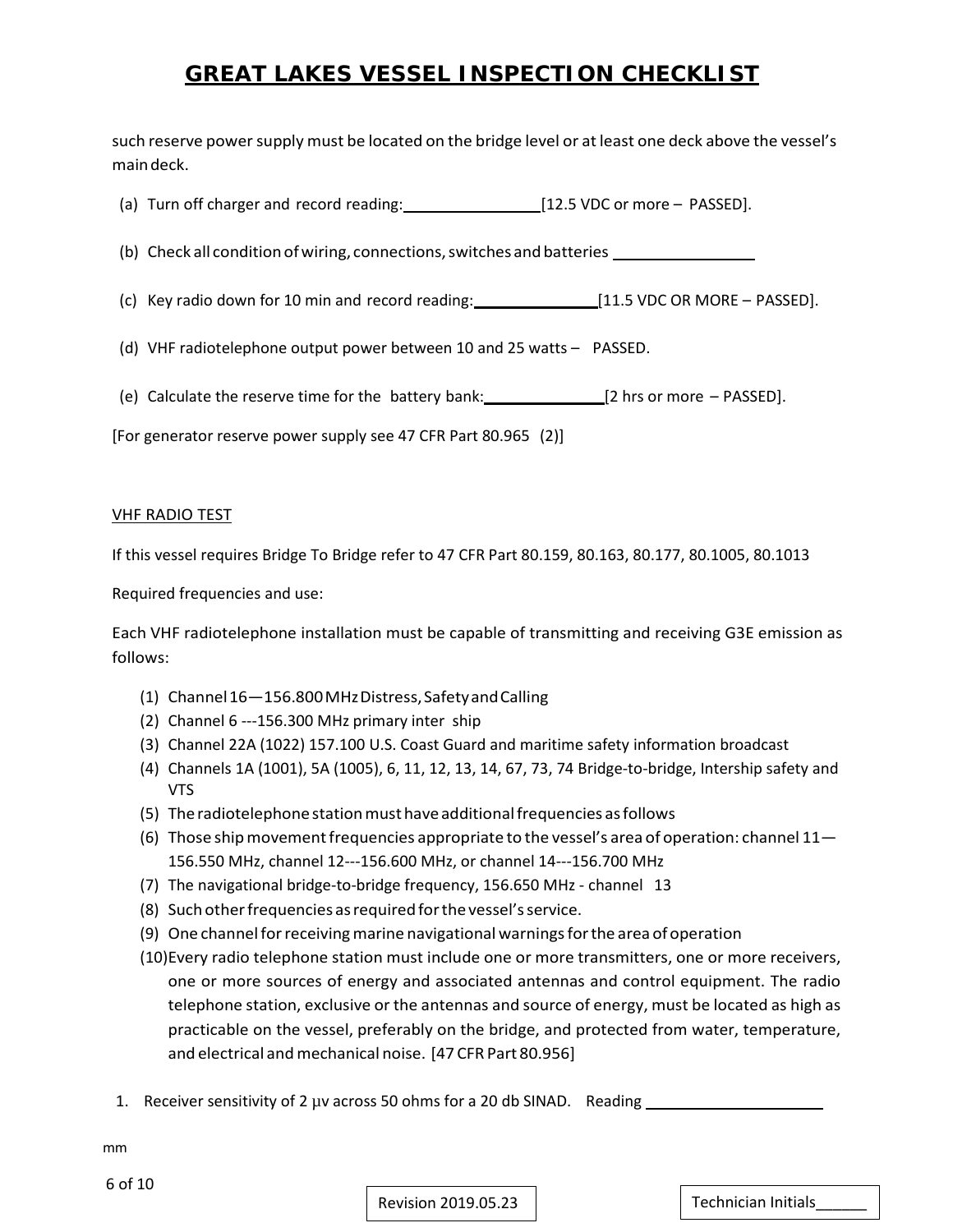2. Transmitter TEST [47 CFR Part 80.959]

Frequency error reading: [10Hz or less per MHz – PASSED]

Modulation deviation reading: [less than 5 kHz and more than 3.5 kHz - PASSED]

Power output into a 50 ohm dummy load – reading: [@ 12.5 volts or higher output, reading between 15 to 25 watts on channels 6, 13, 16 – PASSED]

The operating controls are illuminated – PASSED. The installation is clean and all wiring meets code. TEST on allmarine channels. Check that all controls work. Operate from voltage sources main and reserve.

#### ANTENNA

- 1. Check condition of antenna, transmission line, and mounting.
- 2. Check SWR reading: [LESS than 1.5 to 1 (5% of fwd reading) PASSED]

#### ELECTROMAGNETIC INTERFERENCE

1. Confirm absence of VHF interference with LED navigation and other above decks lighting activated (see note) \_\_\_\_\_\_\_\_\_\_\_\_\_\_\_\_\_\_\_\_\_\_\_[No discernable interference - PASSED]

NOTE: Use of a VHF handheld near AIS VHF antenna is suggested. Turn off LED light(s). Tune the radio to a weak NOAA weather radio station. Turn on the LED light(s) one at a time, and then all on. If the NOAA channel vanishes after a lamp is energized, it's generating RF interference.

As an alternative to tuning to a weak NOAA weather channel, tune the VHF radio to some quiet channel. Adjust the VHF radio's squelch control until the radio outputs audio noise. Re-adjust the squelch until the audio noise is quiet, only slightly above the noise threshold. If the radio does now output audio noise, then the LED light(s) have raised the noise floor.

mm

Revision 2019.05.23 Technician Initials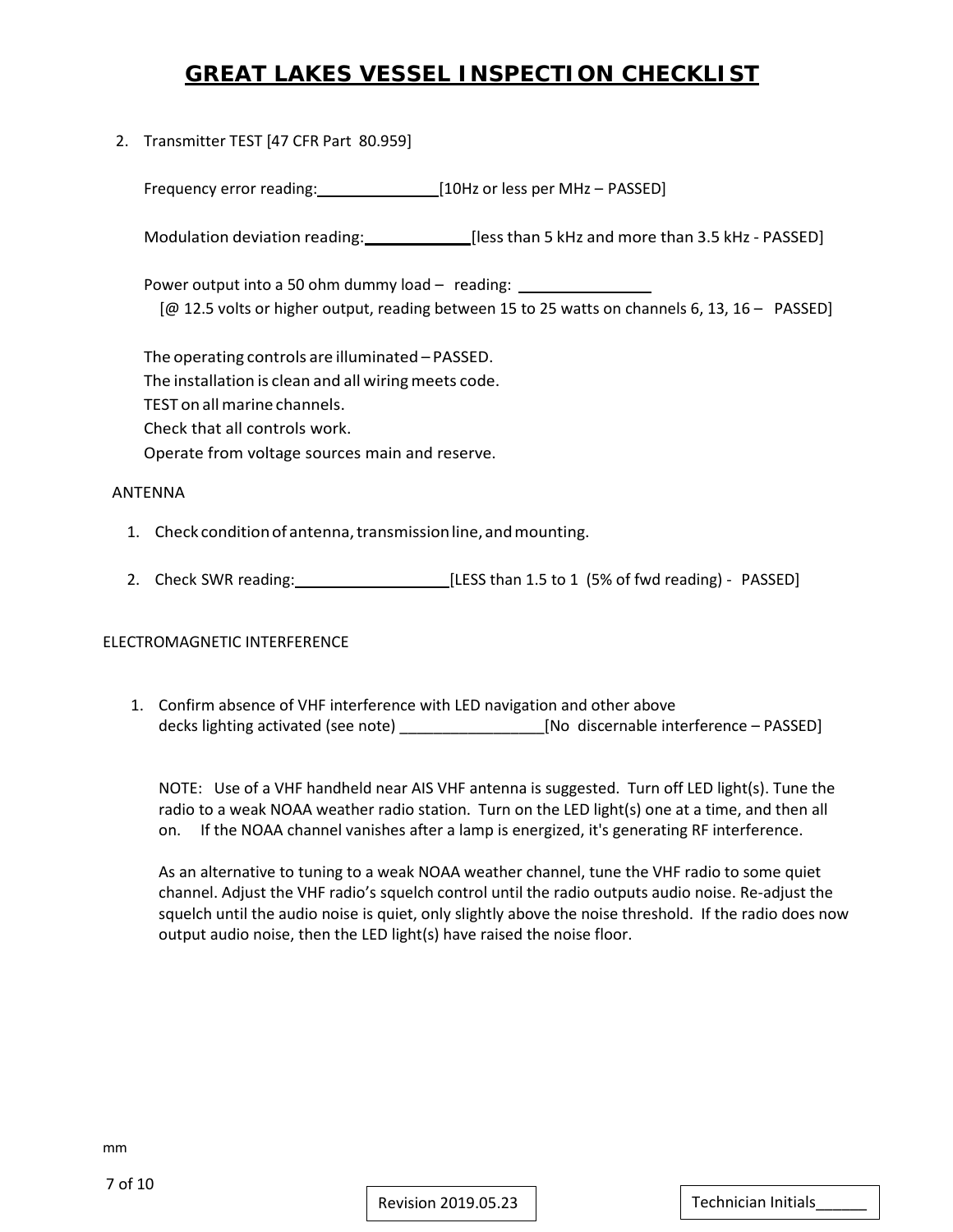### **CATEGORY 1 406 MHZ EPIRB ( ALL VESSELS BEYOND 3 NM FROM SHORE)**

Small passenger vessels that sail on the Great Lakes must meet the radio carriage requirements of the Great Lakes Agreement. This is a treaty between the United States and Canada governing radio carriage requirements for ships navigating on the Great Lakes. Those rules are contained in Subpart T of Part 80 of FCC Rules, Sections 80.951 through 80.971. The Coast Guard also requires carriage of an EPIRB if the vessel sails more than 3 miles from shore on the Great Lakes.

| <b>406 MHZ EPIRB Checklist</b>                                                                                                                                                                                                            | <b>YES</b> | NO.    | N/A     |
|-------------------------------------------------------------------------------------------------------------------------------------------------------------------------------------------------------------------------------------------|------------|--------|---------|
| #1 EPIRB                                                                                                                                                                                                                                  |            |        |         |
| #2 EPIRB(if fitted) Make and Model:                                                                                                                                                                                                       |            |        |         |
| 1. Checked position and mounting for float free operation. Verified that EPIRB<br>is installed in an easily accessible position and is ready to be manually released<br>and capable of being carried by one person into a survival craft. | $\Box$     | $\Box$ | IJ      |
|                                                                                                                                                                                                                                           |            |        |         |
| 2. Verified that the lanyard is firmly attached, in good condition, neatly stowed,<br>and not tied to the vessel or the mounting bracket.                                                                                                 | $\Box$     | П      | □       |
| 3. Carried out visual inspection for defects.                                                                                                                                                                                             | П          | П      | П       |
| 4. Carried out the self-test routine.                                                                                                                                                                                                     | П          | П      | П       |
| 5. Checked that the EPIRB ID and other information (include call sign and MMSI<br>of the ship) is clearly marked on the outside of the equipment.                                                                                         | $\Box$     | □      | $\Box$  |
| 6. Decoded the EPIRB identity number and other information confirming it is<br>correct and the same as that marked on the EPIRB.                                                                                                          | □          | □      | □       |
|                                                                                                                                                                                                                                           |            |        |         |
| 7. Checked the registration through documentation (sticker) or directly with NOAA                                                                                                                                                         | $\Box$     | $\Box$ | $\Box$  |
|                                                                                                                                                                                                                                           |            | П      | $\perp$ |
| 9. Checked hydrostatic release(s) expiration dates(s): _________________________                                                                                                                                                          | $\Box$     | □      | □       |
| 10. Checked the emission in the 406 MHz band using the self-test mode or an<br>appropriate device to avoid transmission of a distress call to satellites.                                                                                 | □          | $\Box$ | □       |
| 11. If possible, checked emission on the 121.5 MHz frequency using the self-test<br>mode or an appropriate device to avoid activating the satellite system.                                                                               | $\Box$     | □      | □       |
| 12. Checked that no transmission has been started after the test and remounting<br>of the EPIRB in its bracket.                                                                                                                           | $\Box$     | □      | $\Box$  |
| 13. The presence of beacon operating instructions was verified.                                                                                                                                                                           | П          | П      | П       |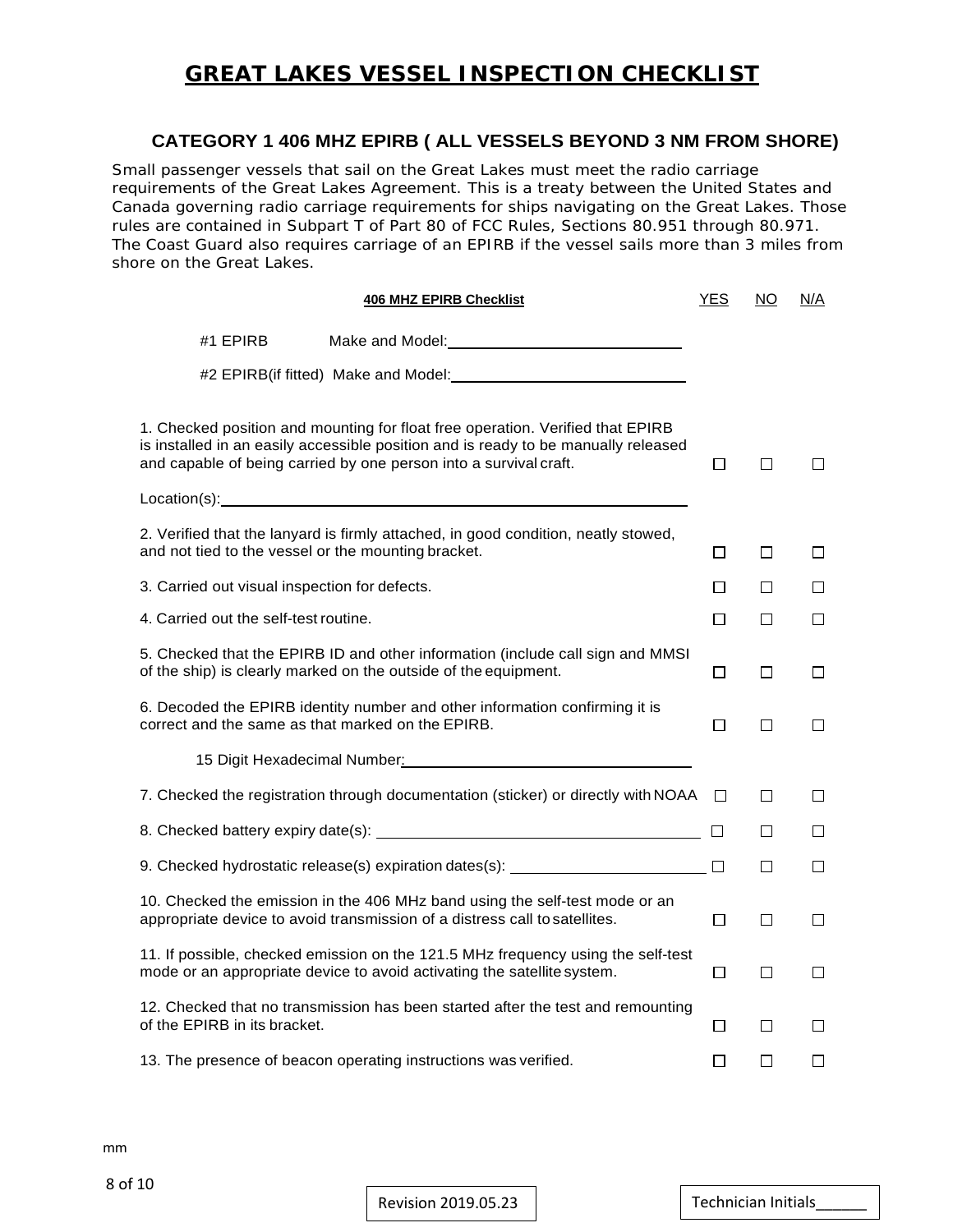RADIO TECHNICIAN'S REMARKS:

[LIST ALL FAILURES AND ANY CORRECTIONS TAKEN. NOTE IF INSPECTION PASSED AND IF NOT WHAT HAS TO BE CORRECTED.]

mm

Revision 2019.05.23 | Technician Initials